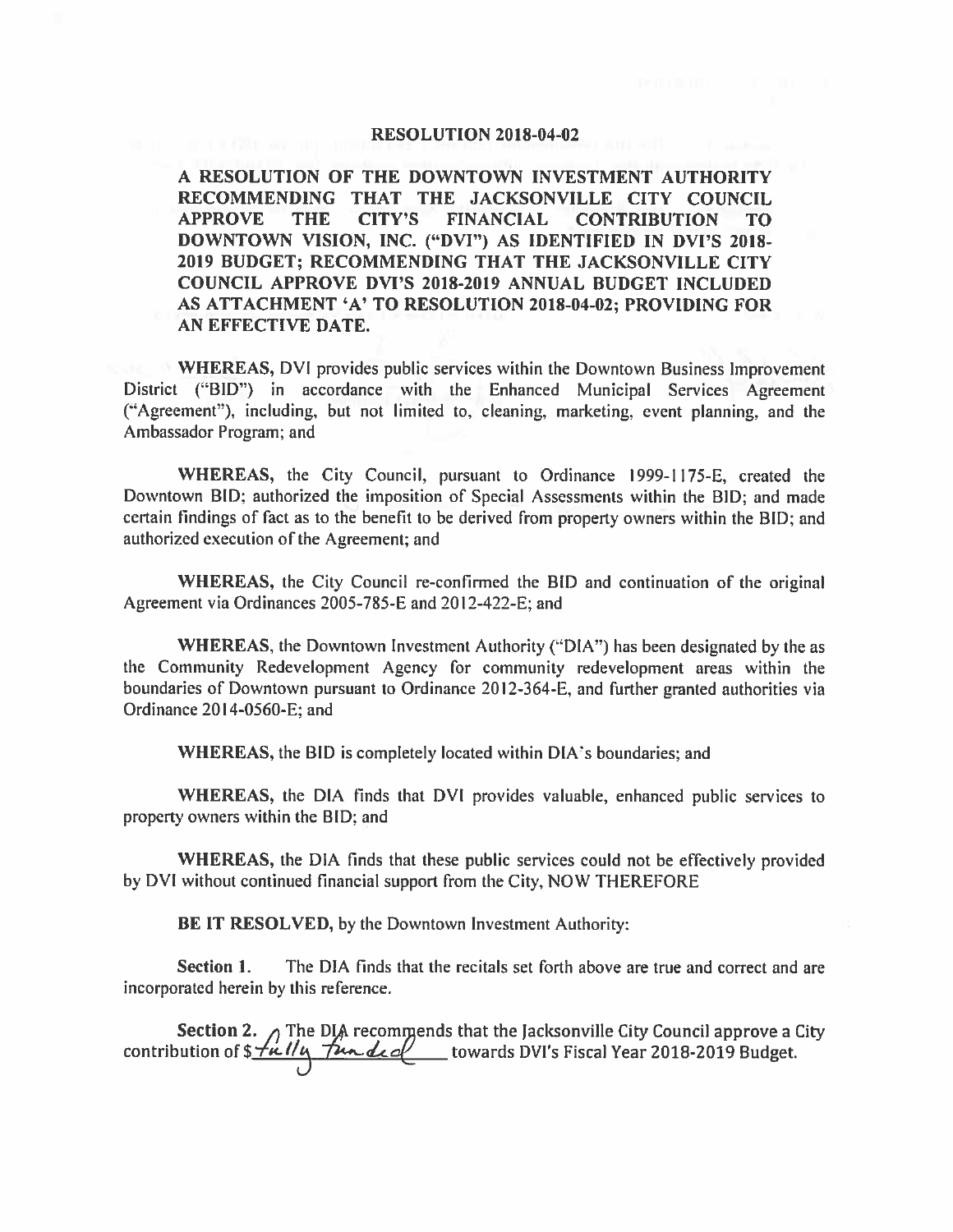**RESOLUTION 2018-04-02** PAGE 2 OF 2

The DIA recommends that the City Council approve DVI's Fiscal Year Section 3. 2018-2019 Budget with the City contribution identified in Resolution 2018-04-02, Section  $2.$ 

Section 4. This Resolution, 2018-04-02. Shall become effective on the date it is signed by the Chair of the DIA Board.

WITNESS:

### DOWNTOWN INVESTMENT AUTHORITY

VOTE: In Favor:  $8$ 

James Bailey Chairman Date Opposed: 0 Abstained:  $O$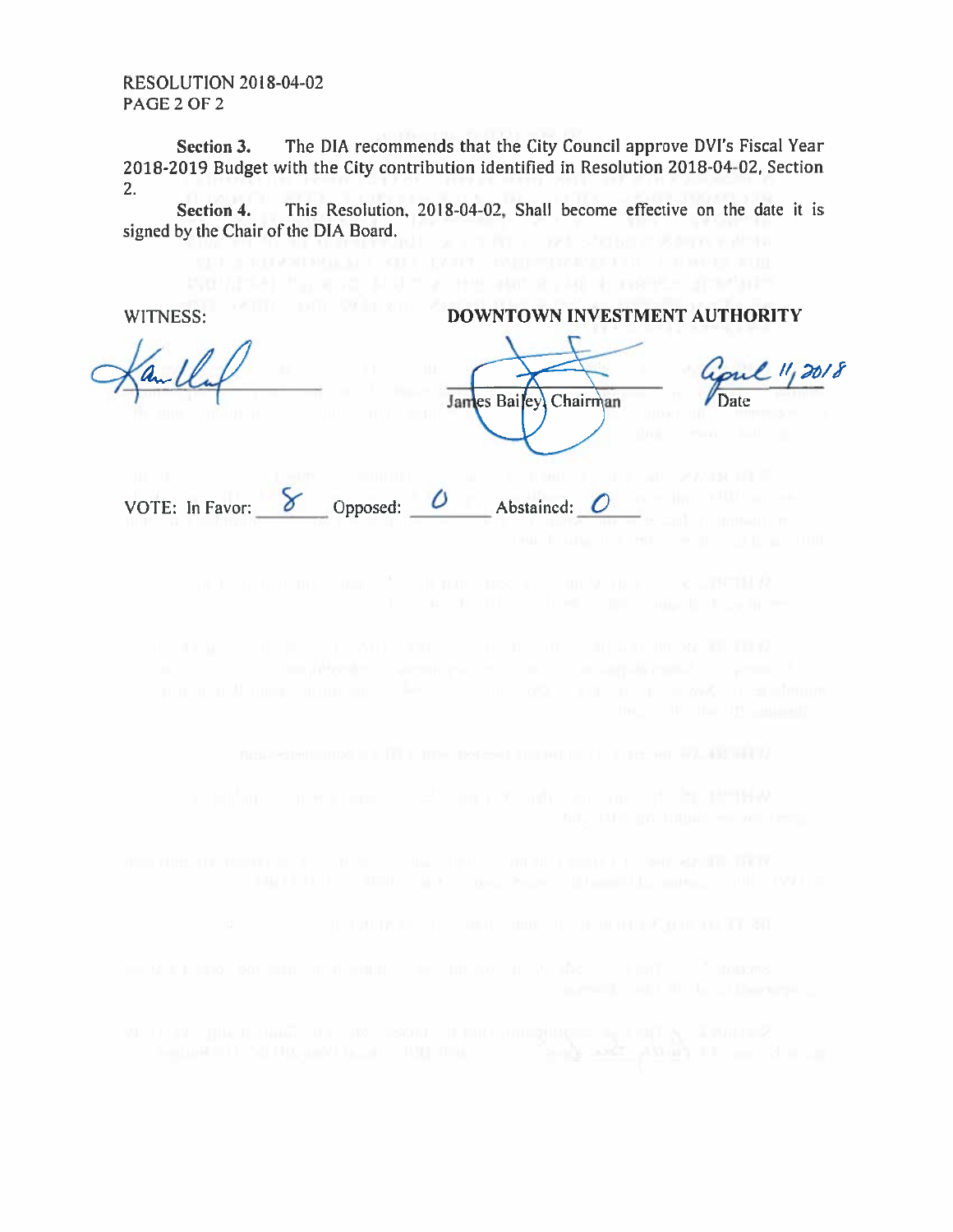

**Chair Teresa Durand-Steubben** *buildscapes*

> **Vice Chair** *Oliver Barakat CBRE*

*Secretary* **Patrick McElhaney** *EverBank*

**Treasurer Janice Lowe** *The Jacksonville Landing*

**Immediate Past Chair Debbie Buckland** *BB&T*

**Board Members**

**Bill Adams** *Gunster Law Firm*

**Tony Allegretti** *Cultural Council* 

**John Blount** *First Baptist Church*

**Stephen Crosby** *InvestJax*

**Nathaniel P. Ford** *Jacksonville Transportation Authority*

**Councilmember Lori Boyer** *Jacksonville City Council*

**Erik Higgins** *Gresham, Smith & Partners*

**Dr. Christopher Holland** Florida State College at Jacksonville

> **Jan Hanak** *Regency Centers*

**Traci Jenks** *Cushman & Wakefield*

**Vince McCormack** *Purdue Office Interiors*

**Bill Prescott** *Heritage Capital Group*

**John Ream** *The Connect Agency*

**Numa Saisselin** *Florida Theatre*

**Kerri Stewart** *JEA*

**Asst. Chief Elizabeth Kenny** *Jacksonville Sheriff's Office*

**Chief Don Tuten** *Jacksonville Sheriff's Office*

**Aundra Wallace** *Downtown Investment Authority*

*Downtown Vision, Incorporated*

April 3, 2018

Aundra Wallace, CEO Downtown Investment Authority 117 W. Duval Street, #310 Jacksonville, FL 32202

### Re: Downtown Vision budget for fiscal year 2018-2019

Dear Mr. Wallace,

On behalf of the Board of Directors of Downtown Vision, please accept the following budget documents for Downtown Vision for the fiscal year 2018-2019:

- Budget Office Form Schedule AD AE
- FY18/19 Budget for Downtown Vision
- Budget Comparison for FY17/18 and FY18/19
- History of City of Jacksonville contribution to Downtown Vision

These budget documents were approved at our recent meeting of our board of directors on Wednesday March 28, 2018.

As you know, property owners in our Downtown business improvement district pay a 1.1 mils assessment on the taxable value of their property to Downtown Vision. These funds are used to complete our mission of keeping Downtown clean and safe, marketing Downtown to promote investment and ensuring a better overall Downtown experience.

We are thrilled that in the current budget of FY17/18, the City of Jacksonville has contributed the full amount of the assessment on its properties in the district (with a credit for the fair market value of Downtown Vision's space in the City-owned Ed Ball Building). The City of Jacksonville is the largest landowner within the district and we provide the same services to the City as we do to private property owners, if not more.

We believe it's a very wise investment -- Downtown Vision leverages more than \$3 in private funds from commercial property owners for every \$1 contributed by the City. We are all working towards the same goal.

> *214 N. Hogan Street Suite 120, Jacksonville, FL 32202 | 904.634.0303| Fax 904.634.8988*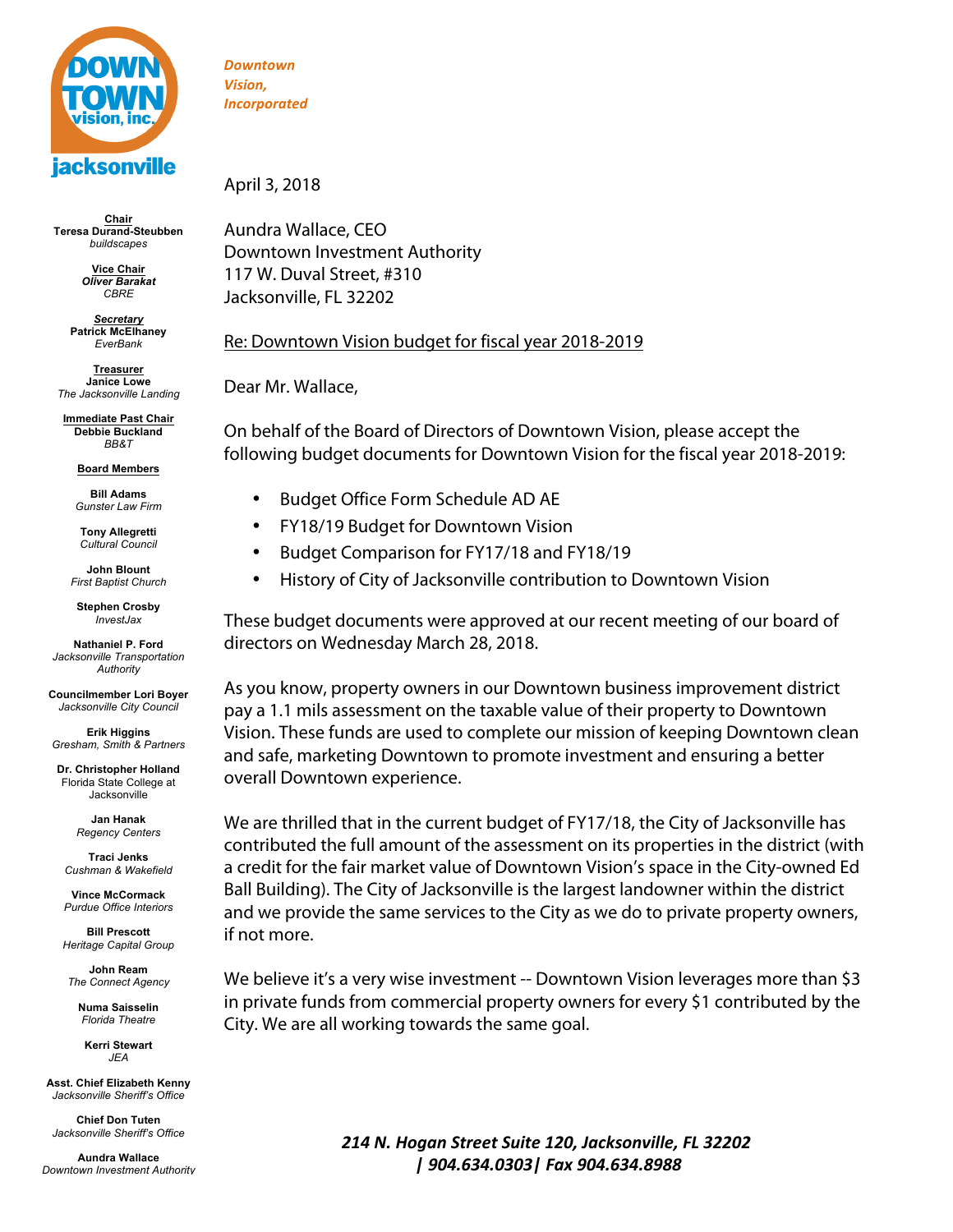*Downtown Vision, Incorporated*

We hope the Downtown Investment Authority and the City of Jacksonville warmly receives our request for additional funding to match the same calculation paid by private property owners. We believe this additional support will be directly beneficial to the DIA in reaching the redevelopment goals for Downtown Jacksonville laid out in your CRA and BID Plans.

Thank you for all your hard work for our City. With you and your agency working closely with Mayor Lenny Curry and City Council, Downtown Jacksonville is improving every day. We look forward to our continued partnership to help make Downtown a better place to live, work, visit and invest.

Sincerely,

Jacob A. Gordon Esq. CEO

Cc: Jim Bailey, Chairman, Downtown Investment Authority

*214 N. Hogan Street Suite 120, Jacksonville, FL 32202 | 904.634.0303| Fax 904.634.8988*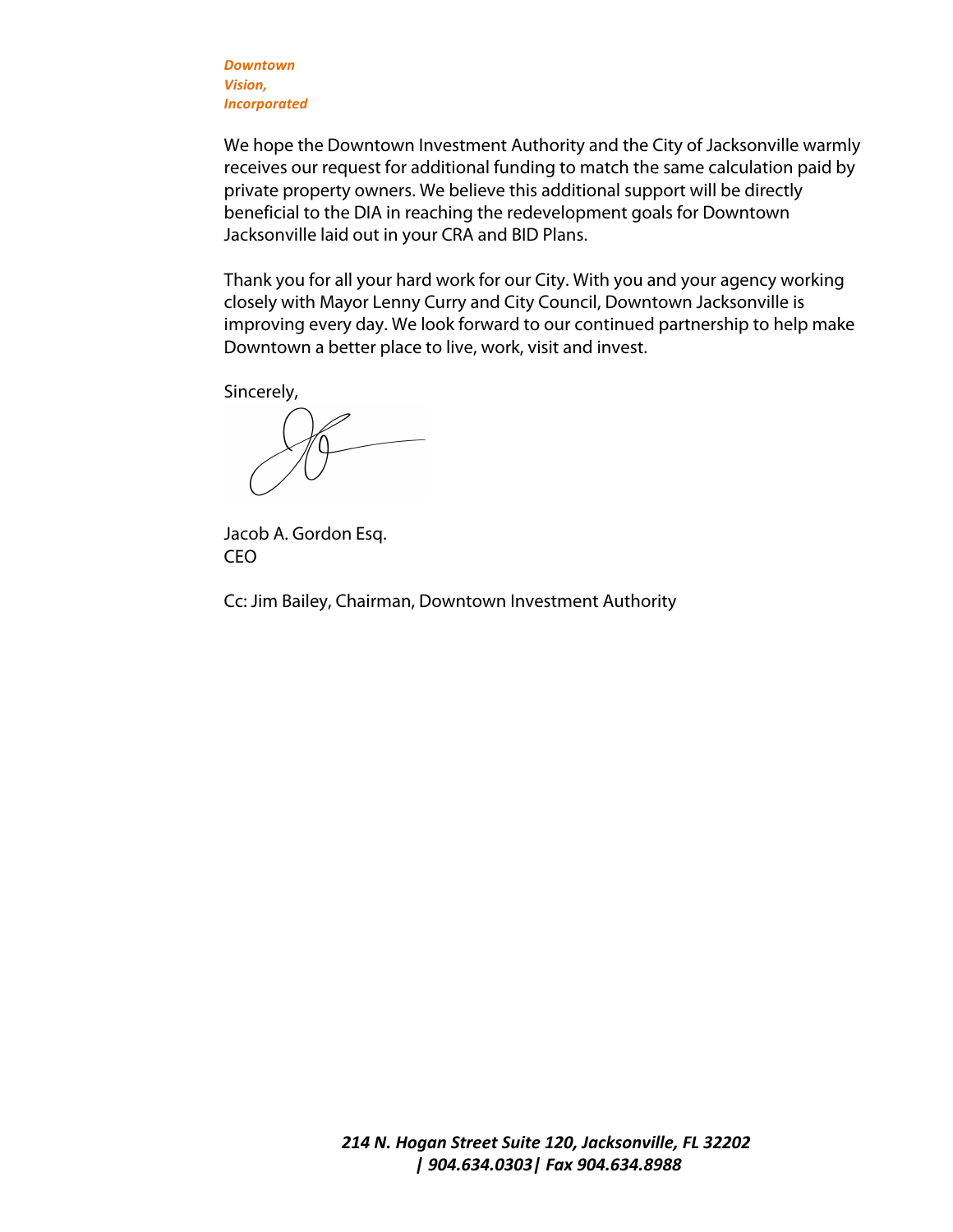### **BUSINESS IMPROVEMENT DISTRICT (DOWNTOWN VISION) JACKSONVILLE, FLORIDA BUDGET – FISCAL YEAR 2018/19**

## **ESTIMATED REVENUES DVI PROPOSED** Assessed Properties (1) **Assessed Properties (1) Assessed Properties (1)**  $\text{City of Jacksonville (2)} \quad \text{S } 456,775$ Other Sources (3)  $\text{S } 255,307$ **Total Estimated Revenues** *<b>S1,506,367*

Schedule AD

### **APPROPRIATIONS**

|                             | Clean, Safe    | Mktg,        | Business &  | Management    | Total       |
|-----------------------------|----------------|--------------|-------------|---------------|-------------|
|                             | and Attractive | Promotions,  | Stakeholder | & General (7) |             |
|                             | (4)            | Special      | Support (6) |               |             |
|                             |                | Projects (5) |             |               |             |
| <b>Personnel Services</b>   | \$86,796       | \$228,555    | \$86,796    | \$53,193      | \$455,236   |
| <b>Operating Expenses</b>   | \$716,125      | \$212,636    | \$66,990    | \$55,276      | \$1,051,028 |
|                             |                |              |             |               |             |
| <b>Total Appropriations</b> | \$802,921      | \$441,191    | \$153,786   | \$108,469     | \$1,506,367 |

(1) Commercial property owners in DVI's Downtown district pay 1.1 mils of their property's assessed value to DVI.

(2) This reflects a contribution from the City of Jacksonville equal to 1.1 mils of the value of the City's owned property (minus a rent credit of \$33,988 for Downtown Vision's office space in the Ed Ball Building.)

(3) This represents all other income for Downtown Vision, including fee-for-service contracts, voluntary contributions from exempt organizations, grants, sponsorships and revenues generated from special events.

(4) These contracted services include a team of clean & safe ambassadors, a supervising project manager, uniforms, supplies and equipment. This line item includes 50% of the Director of District Services salary plus 25% of admin budget.

(5) Includes salaries for Vice President of Marketing, Communications Coordinator, Events Manager and includes 25% of the admin budget.

(6) Includes salary for 50% of Director of District Services and 25% of admin budget.

(7) This represents 25% of the admin budget. The admin budget includes the CEO and Business Administrator positions.

Schedule AE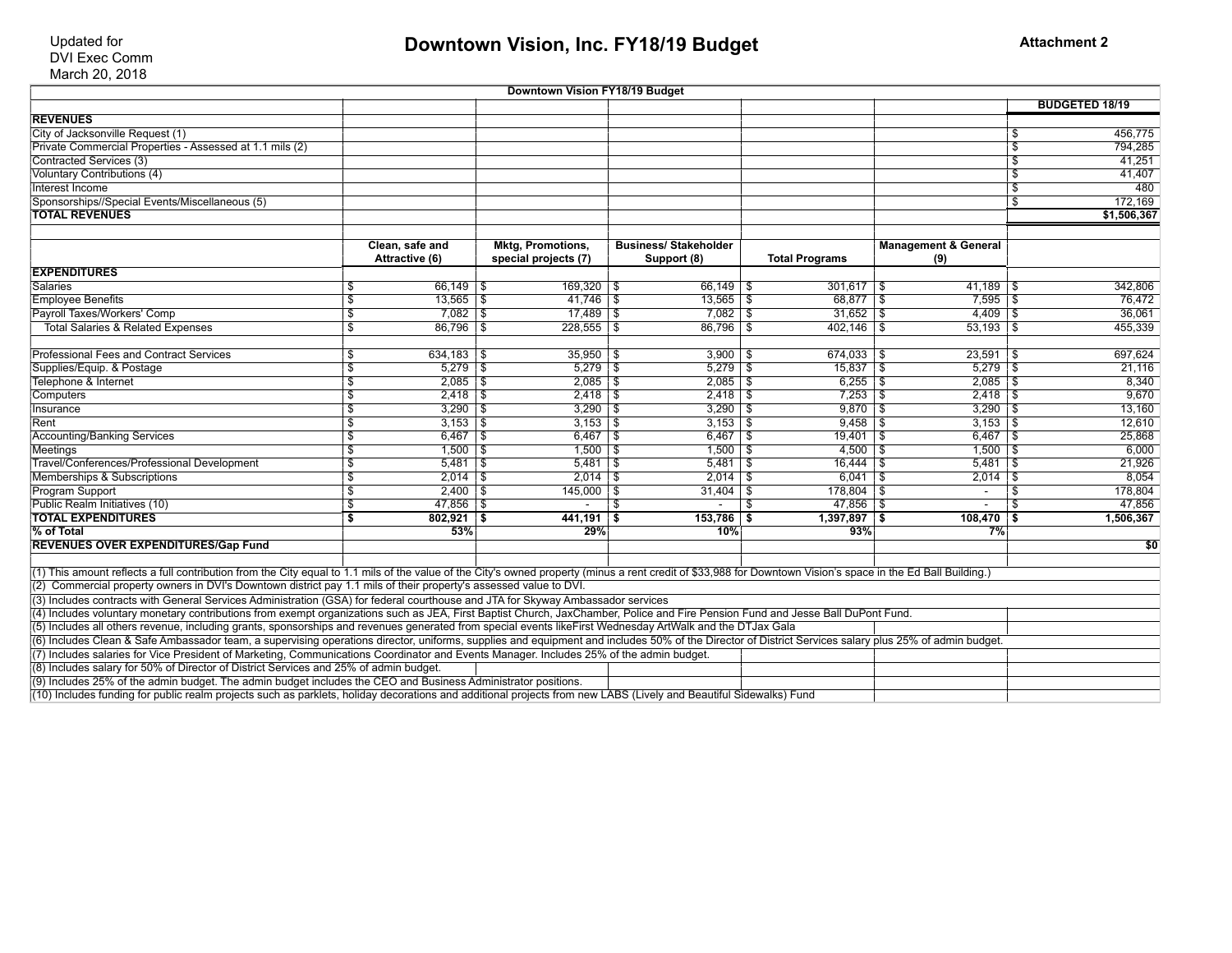# **FY 17/18 vs. FY 18/19**

|                                                  | <b>Adopted</b><br>FY17/18 |                | Proposed<br>Increase<br>FY18/19<br>(Decrease) |                |            | <b>Notes</b>                                                                                                         |  |  |
|--------------------------------------------------|---------------------------|----------------|-----------------------------------------------|----------------|------------|----------------------------------------------------------------------------------------------------------------------|--|--|
| <b>REVENUES</b>                                  |                           |                |                                               |                |            |                                                                                                                      |  |  |
| City of Jacksonville                             | S                         | $458,491$ \\$  |                                               | 456,775        |            | (\$1,716) Represents the city's historic contribution to Downtown Vision since FY 2011                               |  |  |
| Private Commercial Properties (1.1 mils)         | $\overline{\mathcal{S}}$  | 769,627 \$     |                                               | 794,285        |            | \$24,658 Based on increase in assessed value of properties in the Downtown Improvement District                      |  |  |
| Interest Income                                  | $\overline{\mathfrak{s}}$ | $480$ \$       |                                               | 480            |            | \$0 Anticipating continued low interest rates                                                                        |  |  |
|                                                  |                           |                |                                               |                |            | Includes payments from General Services Administration (GSA) for assistance around Federal Courthouse.               |  |  |
| <b>Contracted Services</b>                       | \$                        | 14,602         | - \$                                          | 41,251         |            | \$26,649 Increase is new contract with JTA to provide ambassadors for Skyway stations                                |  |  |
|                                                  |                           |                |                                               |                |            | Includes voluntary contributions from exempt organizations like JEA, First Baptist Church, JaxChamber, Police        |  |  |
| Voluntary Contributions                          | \$                        | $39,849$ \\$   |                                               | 41,407         |            | \$1,558 and Fire Pension Fund and Jesse Ball DuPont Fund                                                             |  |  |
|                                                  |                           |                |                                               |                |            | Includes all others revenue, including grants, sponsorships and revenues generated from special events like          |  |  |
| Special Events/Sponsorships/ Miscellaneous       | \$                        | $165,330$ \\$  |                                               | 172,169        |            | \$6,839 ArtWalk. Increase due to increased revenue projected from annual DTJax Gala fundraiser                       |  |  |
| <b>TOTAL REVENUES</b>                            | $\overline{\mathbf{s}}$   | $1,448,379$ \$ |                                               | 1,506,367      | \$57,988   |                                                                                                                      |  |  |
|                                                  |                           |                |                                               |                |            |                                                                                                                      |  |  |
| <b>EXPENDITURES</b>                              |                           |                |                                               |                |            |                                                                                                                      |  |  |
| <b>Salaries</b>                                  | S                         | $359,378$ \$   |                                               | 342.806        |            | (\$16,572) Decrease due to employee turnover                                                                         |  |  |
| <b>Employee Benefits</b>                         | s,                        | $70,354$ \\$   |                                               | 76.472         |            | \$6,118 Increase due to increased cost of health insurance, benefits and increased participation in 401k program.    |  |  |
| Payroll Taxes/Worker's Comp                      | $\overline{\mathcal{F}}$  | $38,048$ \ \$  |                                               | 36,061         |            | (\$1,987) Decrease due to employee turnover                                                                          |  |  |
| <b>Total Salaries &amp; Related Expenses</b>     | s,                        | $467,780$ \$   |                                               | 455,339        | (\$12,441) |                                                                                                                      |  |  |
|                                                  |                           |                |                                               |                |            | Includes Ambassador contract (\$634K total), and other costs such as Downtown Map/Guide, advertising, graphic        |  |  |
|                                                  |                           |                |                                               |                |            | design support, consulting, marketing support and printing reports, rack cards and marketing collateral. Increase    |  |  |
| Professional Fees & Contract Services            | \$                        | $497,074$ \\$  |                                               | 697.624        |            | \$200,550 due to COJ full contribution dedicated to Ambassador team.                                                 |  |  |
| Supplies, Printing & Postage                     | $\overline{\mathbf{s}}$   | $21,116$ \ \$  |                                               | 21,116         |            | \$0 Includes office supplies, stationary, copier, water cooler, postage meter, postage, bulk mail, UPS, courier fees |  |  |
| Telephone & Internet                             | $\overline{\$}$           | $8,224$ \ \$   |                                               | 8,340          |            | \$116 Includes phone lease, internet, local and long distance                                                        |  |  |
| <b>Computers</b>                                 | $\overline{\mathcal{S}}$  | $17,528$ \\$   |                                               | 9,670          |            | (\$7,858) Includes website management, software fees, email hosting and server maintenance                           |  |  |
| Insurance                                        | S                         | $8,900$ \ \$   |                                               | 13,160         |            | \$4,260 Includes D&O, liability, property, theft and event insurance.                                                |  |  |
| Rent                                             | $\overline{\mathcal{S}}$  | $12,250$ \$    |                                               | 12,610         |            | \$360 Includes rent for location in Ed Ball Building                                                                 |  |  |
| Accounting, Banking Services & Payroll           | $\overline{\mathcal{E}}$  | $22.719$ \\$   |                                               | 25,868         |            | \$3,149 Includes audit, payroll expenses, licenses and bank fees.                                                    |  |  |
| Meetings                                         | $\overline{\mathbb{S}}$   | $6.250$ \ \$   |                                               | 6.000          |            | (\$250) Includes Board meetings, committee meetings, stakeholder meetings and board retreat                          |  |  |
|                                                  |                           |                |                                               |                |            | Includes conference expenses, lodging and travel expenses. Increase due to increased participation by CEO in         |  |  |
|                                                  |                           |                |                                               |                |            | national ULI Public Private Partnership product council and attendance at International Downtown Association         |  |  |
| Travel/Conferences/Professional Development   \$ |                           | 15,090         | \$                                            | 21,926         |            | \$6,836 (IDA) conference by new Director of District Services                                                        |  |  |
|                                                  |                           |                |                                               |                |            | Also includes funding for membership in JaxChamber, Urban Land Institute and International Downtown                  |  |  |
|                                                  |                           |                |                                               |                |            | Association and subscriptions for local papers and downtown-related journals such as Times Union and                 |  |  |
| Memberships & Subscriptions                      | \$                        | 7,988          | \$                                            | 8.054          |            | \$66 Jacksonville Business Journal                                                                                   |  |  |
|                                                  |                           |                |                                               |                |            |                                                                                                                      |  |  |
|                                                  |                           |                |                                               |                |            | Items include \$145,000 for events and promotions such as Art Walk, JazzFest After Dark, Trick or Treat on the       |  |  |
|                                                  |                           |                |                                               |                |            | Street and DTJax Gala and for beautification initiatives such as tree bed mulching and maintenance of flower         |  |  |
| Program Support                                  | \$                        | 151,404        | \$                                            | 178.804        |            | \$27,400 baskets hangers. Increase is related to costs for DTJax Gala.                                               |  |  |
|                                                  |                           |                |                                               |                |            | Includes funding for public realm projects such as parklets, holiday decorations and additional projects from new    |  |  |
|                                                  |                           |                |                                               |                |            | LABS (Lively and Beautiful Sidewalks) Fund. Decrease is due to reallocation of additional Ambassadors funded         |  |  |
| Strategic Plan Implementation/Public Realm       | \$                        | $212,056$ \\$  |                                               | 47.856         |            | (\$164.200) by COJ contribution under Professional Fees/Contract Services above                                      |  |  |
| <b>SUBTOTAL EXPENDITURES</b>                     | $\overline{\mathbf{s}}$   | $1,448,379$ \$ |                                               | 1,506,367      | \$57,988   |                                                                                                                      |  |  |
| <b>Contingency</b>                               | $\overline{\mathbf{s}}$   | $\sim$         | $\overline{\mathbf{s}}$                       | $\blacksquare$ | \$0        |                                                                                                                      |  |  |
| <b>TOTAL EXPENDITURES</b>                        |                           |                |                                               | 1,506,367      |            |                                                                                                                      |  |  |
|                                                  | \$                        | $1,448,379$ \$ |                                               |                | \$57,988   |                                                                                                                      |  |  |
| Variance                                         | \$                        |                | $\sqrt{5}$                                    | $\blacksquare$ | \$0        |                                                                                                                      |  |  |
|                                                  |                           | $\sim$         |                                               |                |            |                                                                                                                      |  |  |